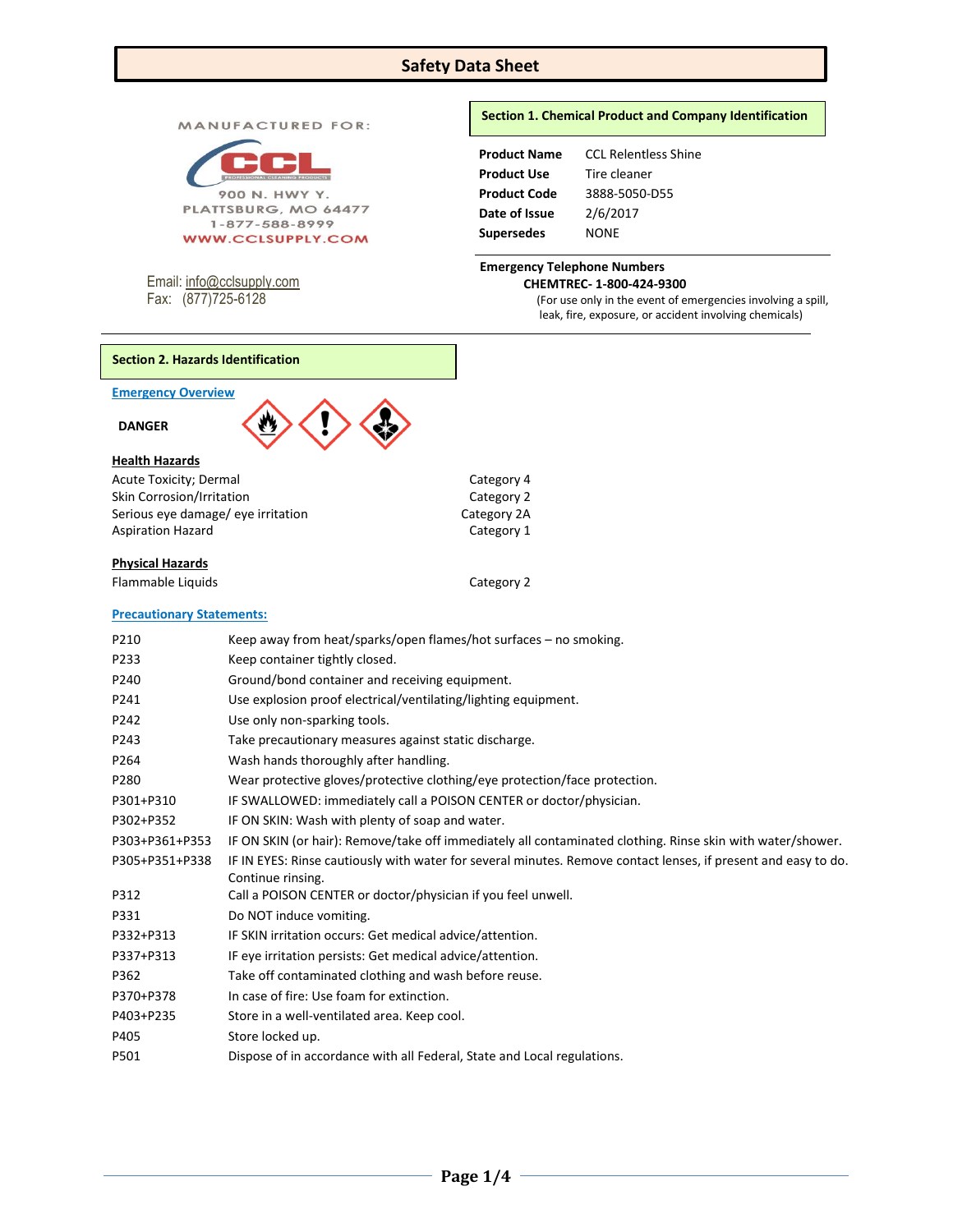#### **Hazard Statements:**

- H225 Highly flammable liquid and vapor
- H304 May be fatal if swallowed and enters airways
- H312 Harmful in contact with skin
- H315 Causes skin irritation
- H319 Causes serious eye irritation

#### **Routes of Entry Dermal, Oral, and Inhalation**

#### **Acute Effects:**

| Eyes              | Causes irritation                                         |
|-------------------|-----------------------------------------------------------|
| Skin              | May cause irritation                                      |
| <b>Inhalation</b> | Causes irritation and dizziness                           |
| Ingestion         | Nausea, vomiting, diarrhea, and gastrointestinal disorder |

|                                                                                                                                                                                                                                                                                                                                                                                                                                                                                                                            | <b>Section 3. Composition/Information on Ingredients</b> |                                                                        |  |                                                                    |                    |
|----------------------------------------------------------------------------------------------------------------------------------------------------------------------------------------------------------------------------------------------------------------------------------------------------------------------------------------------------------------------------------------------------------------------------------------------------------------------------------------------------------------------------|----------------------------------------------------------|------------------------------------------------------------------------|--|--------------------------------------------------------------------|--------------------|
| Heptane                                                                                                                                                                                                                                                                                                                                                                                                                                                                                                                    | <b>Name of Hazardous Ingredients</b>                     |                                                                        |  | <b>CAS Number</b><br>64742-49-0                                    | % by Weight<br><80 |
| <b>Section 4. First Aid Measures</b>                                                                                                                                                                                                                                                                                                                                                                                                                                                                                       |                                                          |                                                                        |  |                                                                    |                    |
| <b>Eye Contact</b><br>Flush immediately with clean water for 15 minutes. Get medical attention if discomfort persists.<br><b>Skin Contact</b><br>If irritation occurs, flush with plenty of clean water. Seek medical attention if a rash occurs or if irritation persists.<br>Remove person to fresh air. Provide oxygen if needed.<br><b>Inhalation</b><br>Seek immediate medical attention. Give several glasses of water. Never give anything to an unconscious person<br>Ingestion<br>orally. Do not induce vomiting. |                                                          |                                                                        |  |                                                                    |                    |
|                                                                                                                                                                                                                                                                                                                                                                                                                                                                                                                            | <b>Section 5. Fire Fighting Measures</b>                 |                                                                        |  | National Fire Protection Association (U.S.A)<br>(estimated rating) |                    |
| <b>Hazardous Combustion Products</b><br>N/A<br><b>Extinguishing Media</b><br>Foam<br>N/A<br><b>Unsuitable Extinguishing Media</b><br><b>Fire Fighting Procedures</b>                                                                                                                                                                                                                                                                                                                                                       |                                                          | Wear protective gear. Use water spray to cool fire-exposed containers. |  |                                                                    |                    |
|                                                                                                                                                                                                                                                                                                                                                                                                                                                                                                                            |                                                          |                                                                        |  |                                                                    |                    |

## **Section 6. Accidental Release Measures**

**Spill Clean Up** All spilled material must be contained and kept out of waterways, sewers and drains. The spilled chemical should be absorbed with an inert material. Flush cleaned area thoroughly with water.

#### **Section 7. Handling and Storage**

**Handling and Storage** Keep container tightly closed when not in use. Store in a dry area. Keep out of the reach of children.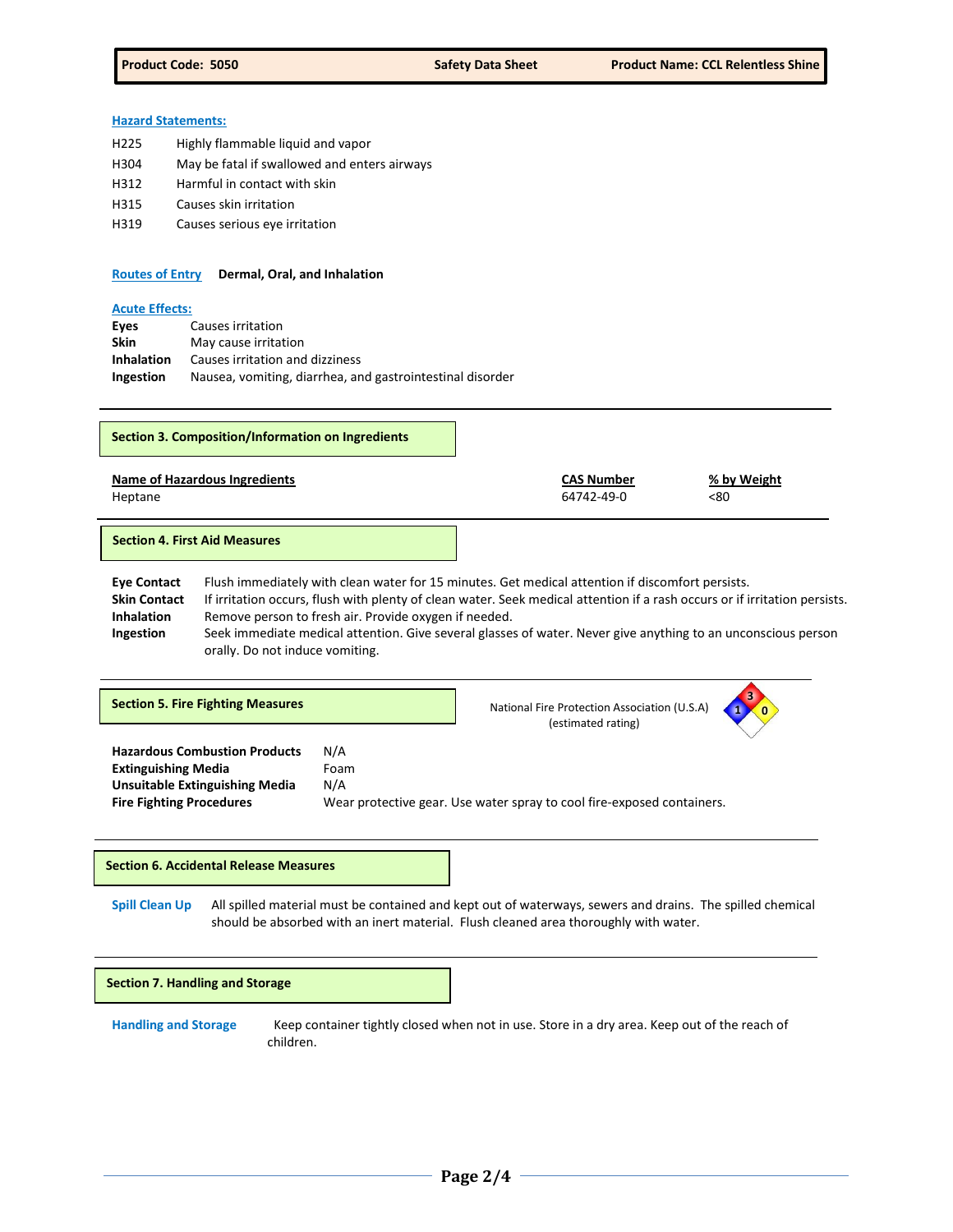**Section 8. Exposure Controls/Personal Protection**

#### **Exposure Limits**

| <b>Product Name</b>         | <b>DEI</b><br><b>OCUA</b><br>пÆ<br>. . | <b>NIOSH REL</b>  | WEEL<br>AIHA<br>. | <b>ACGIH TLV</b> |
|-----------------------------|----------------------------------------|-------------------|-------------------|------------------|
| 742-49-0)<br>Heptane<br>'ы. | 50ppm                                  | $\Omega$<br>85ppm |                   | 400ppm           |

**Engineering Controls** Use adequate local ventilation



# **Personal Protective Equipment (PPE)**

**Eyes** Safety glasses or chemical splash goggles **Body** Neoprene gloves **Respiratory** Use a NIOSH approved respirator if exposure limits are reached or exceeded

#### **Section 9. Physical and Chemical Properties**

| <b>Physical State</b>   | Liguid             | <b>Explosive Limits</b>      | N/A           |
|-------------------------|--------------------|------------------------------|---------------|
| Color                   | Clear              | <b>Vapor Pressure</b>        | N/A           |
| Odor                    | Solvent odor       | <b>Vapor Density</b>         | N/A           |
| <b>Odor Threshold</b>   | N/A                | <b>Relative Density</b>      | N/A           |
| рH                      | N/A                | Solubility                   | Complete      |
| <b>Freezing Point</b>   | N/A                | <b>Partition Coefficient</b> | N/A           |
| <b>Boiling Point</b>    | $>145^\circ$ F     | <b>Auto-Ignition Temp.</b>   | N/A           |
| <b>Flash Point</b>      | $<$ O $^{\circ}$ F | <b>Decomposition Temp.</b>   | N/A           |
| <b>Evaporation Rate</b> | N/A                | <b>Viscosity</b>             | N/A           |
| <b>Flammability</b>     | Flammable          | <b>Specific Gravity</b>      | $0.72 - 0.75$ |

#### **Section 10. Stability and Reactivity**

| <b>Stability and Reactivity</b>         | Stable                                     |
|-----------------------------------------|--------------------------------------------|
| Incompatibility                         | None                                       |
| <b>Hazardous Polymerization</b>         | Will not occur                             |
| <b>Hazardous Decomposition Products</b> | N/A                                        |
| <b>Conditions to Avoid</b>              | Heat, sparks, open flames and hot surfaces |

#### **Section 11. Toxicological Information**

| <b>Routes of Entry</b><br><b>Symptoms</b> | Dermal, Oral and Inhalation<br>Irritation |
|-------------------------------------------|-------------------------------------------|
| <b>Skin Irritant</b>                      | Yes                                       |
| <b>Eye Irritant</b>                       | Yes                                       |
| <b>Sensitizers</b>                        | Not determined                            |
| <b>Mutagenicity</b>                       | No information found                      |
| Carcinogenicity                           | None                                      |
| <b>Reproductive Toxicity</b>              | No information found                      |
| <b>Target Organs</b>                      | None                                      |

There is no toxicological data for this product as a whole. Based on relevant ingredients with known acute toxicity, the acute toxicity estimate using the additive formula (ATE) has been determined.

| $\sim$ $\sim$ $\sim$ $\sim$ $\sim$<br><b>RUML</b> |      |       |
|---------------------------------------------------|------|-------|
| Test                                              | ults | Basis |
|                                                   |      |       |